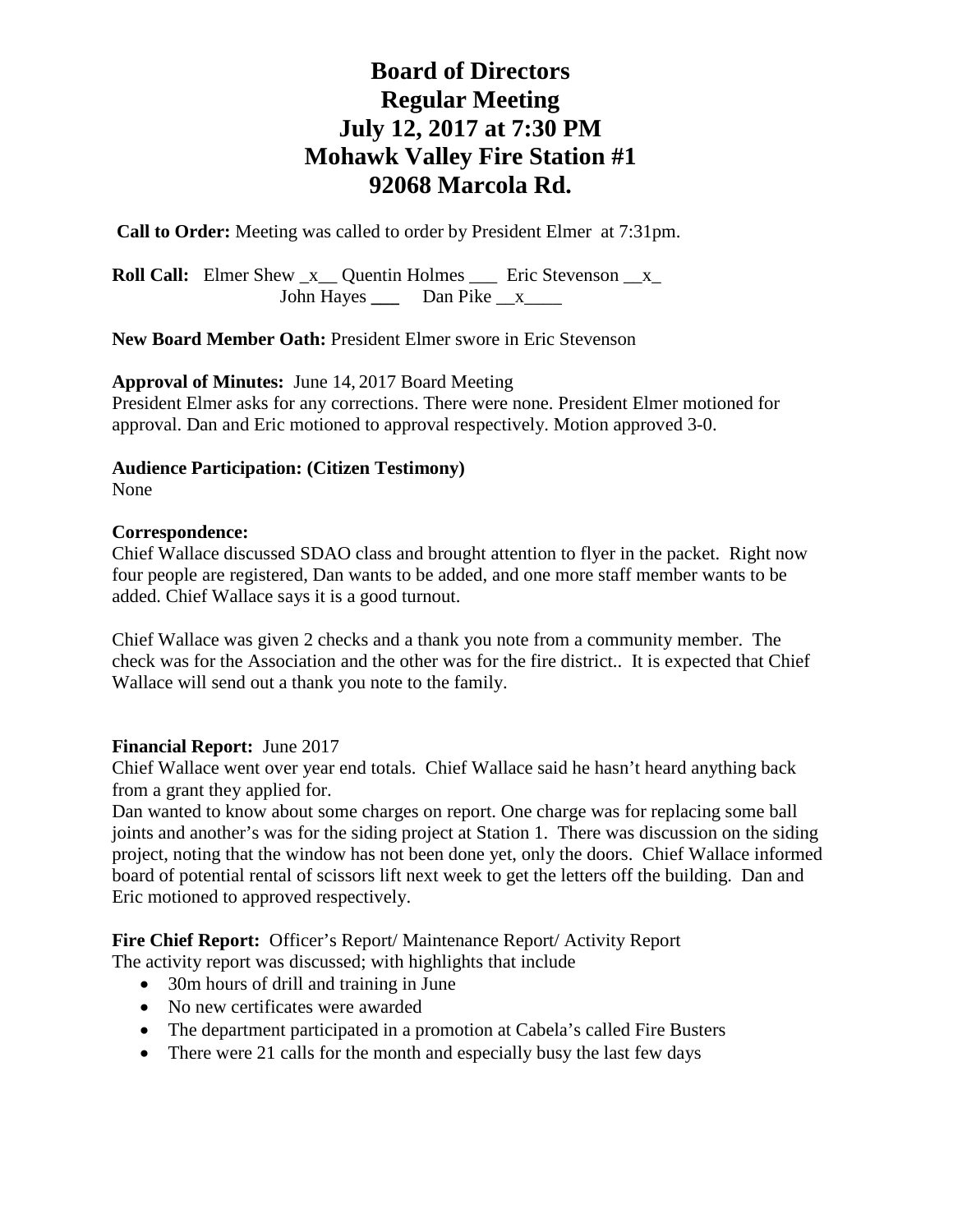# **Board of Directors Regular Meeting July 12, 2017 at 7:30 PM Mohawk Valley Fire Station #1 92068 Marcola Rd.**

• Elmer asked about why there weren't any intern's hours. Chief Wallace said we didn't lose anyone but the out of district volunteers cannot be considered interns since they are not required to do a shift.

Maintenance Report – Chris could not attend due to an ICS class but gave Chief Wallace a report to discuss with board.

### **Old Business**:

1. Station 2 Property

Dennis is still working on this with Norm helping.

2. Budget Approval

It was confirmed that Linn and Lane County received it and the cycle is done this year.

3. Open House

The open house will happen July 29 from 11-5. It is a way to involve the community, educate, and recruit volunteers.

## **New Business:**

1. Surplus Property

The board discussed the surplus of mowers after the replaced of the old ones. The old mower from station 4 was voted to be surpluses be put up for silent bid. Elmer suggested advertising the mower. There was discussion around Facebook and flyers at the store. Board approved motion. Dan  $1<sup>st</sup>$  and Eric  $2<sup>nd</sup>$ .

2. AFLAC

A rep came to talk to the paid staff about supplemental insurance. Chief Wallace talked about the surplus in budget this year. AFLAC is a benefit that we could offer the current employees to help with retention. The board discussed the pros and cons and decided to table the discussion for next meeting.

3. Station 4 Door

Chief Wallace discussed the replacement of station door due to a backing incident. Discipline has been taken care of and Chief Wallace informed board of the cost of repairs.

## 4. 5 Year Plan

Chief Wallace went over highlights of what the district can work on over the next five years. Board requested a paper format.

## **Items Not on Agenda:**

Plan for the solar eclipse was discussed. The musical festival is running long so all districts will want extra hands and be prepared.